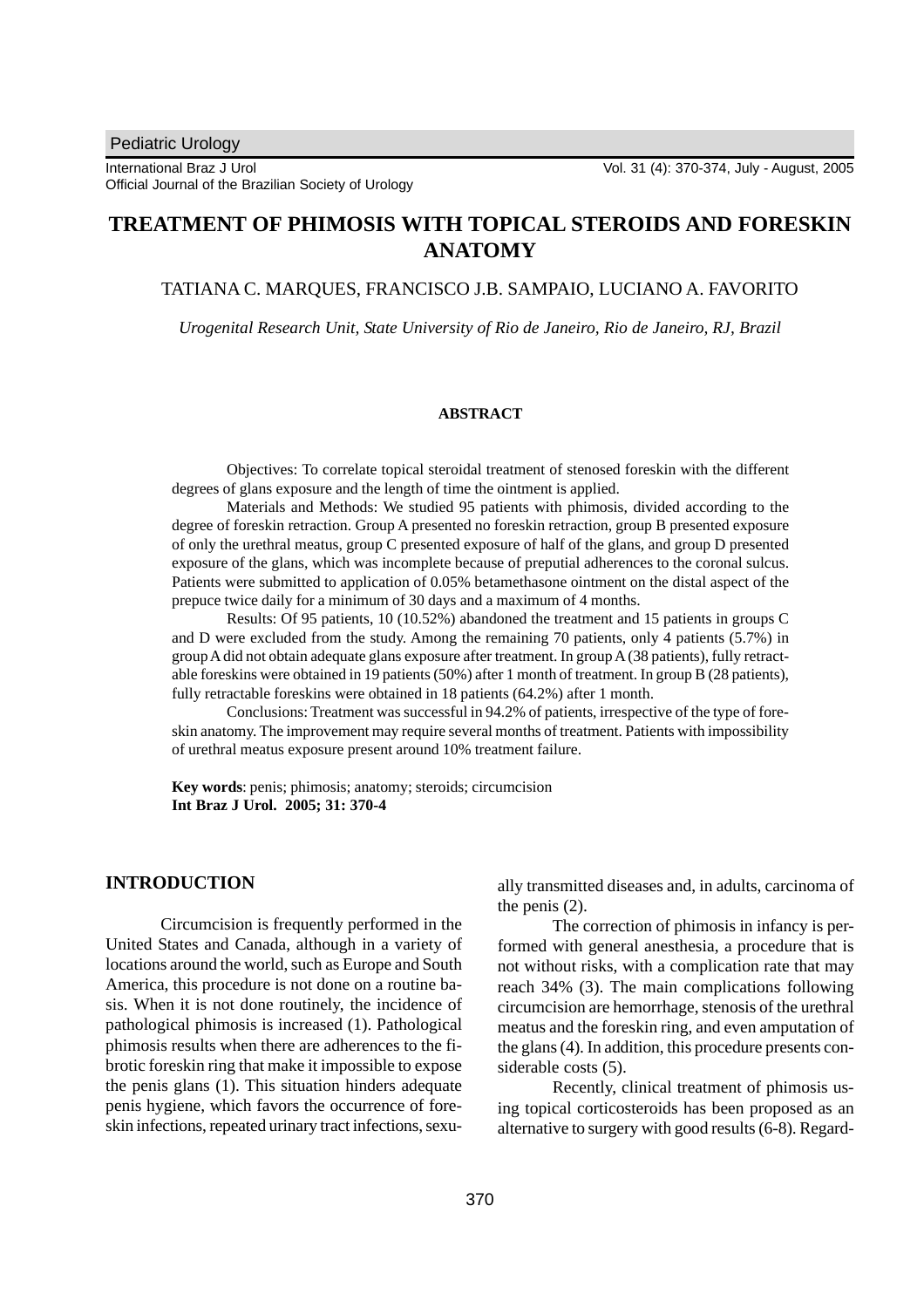less of the patient's age, the results are encouraging, with success rates ranging from 67 to 95% of cases  $(2,8,9)$ .

There are several classifications for the position of the phimotic ring (1,2,9,10), although only Kayaba et al. (11) demonstrated the form and degree of retractability of the prepuce. Studies that correlate foreskin anatomy with topical treatment using corticosteroids in patients with phimosis are rare, or even inexistent.

The objective of this work is to correlate topical treatment of 0.05% betamethasone in the stenosed foreskin with the different degrees of exposure of the glans and the length of application needed for the foreskin to become fully retractable.

## **MATERIALS AND METHODS**

Between January 2001 and October 2003, we evaluated 95 patients with phimosis for possible circumcision. The patients ranged in age from 19 months to 14 years (mean age 7.7 years). The Human Research Committee at our institution approved the investigation. An informed consent form was obtained from the parents (mother or father) of each patient.

The patients were divided into groups according to the degree of foreskin retraction (11) (Figure-1). Group A consisted of patients who presented no foreskin retraction, group B presented exposure of the urethral meatus only, group C presented exposure of half of the glans, and group D presented incomplete exposure of the glans due to preputial adherences to the coronal sulcus.

After classification into one of the groups, the patients were submitted to application of 0.05% betamethasone ointment on the phimotic ring (distal aspect of the prepuce). Parents were instructed to gently apply traction to the foreskin until the ring appeared, applying a thin layer of cream twice daily for a minimum of 30 days and a maximum of 4 months, in association with correct hygiene of the penis. These children were followed every month in our outpatient service.

Therapy was considered successful when the prepuce was fully retractable with total glans exposure. Failure was considered when it was impossible to achieve glans exposure, when there was no alteration in the degree of stenosis after more than 4 months, and if there was infection during the treatment. In such cases, circumcision would be indicated.



*Figure 1 – Diagram based on the work by Kayaba et al. (11) showing the 4 types of foreskin according to the position of the phimotic ring and the retraction ability, as well as the incidence found in the present study. Group A - no foreskin retraction, group B - exposure of the urethral meatus, group C - exposure of half of the glans, and group D - incomplete exposure of the glans due to preputial adherences to the coronal sulcus.*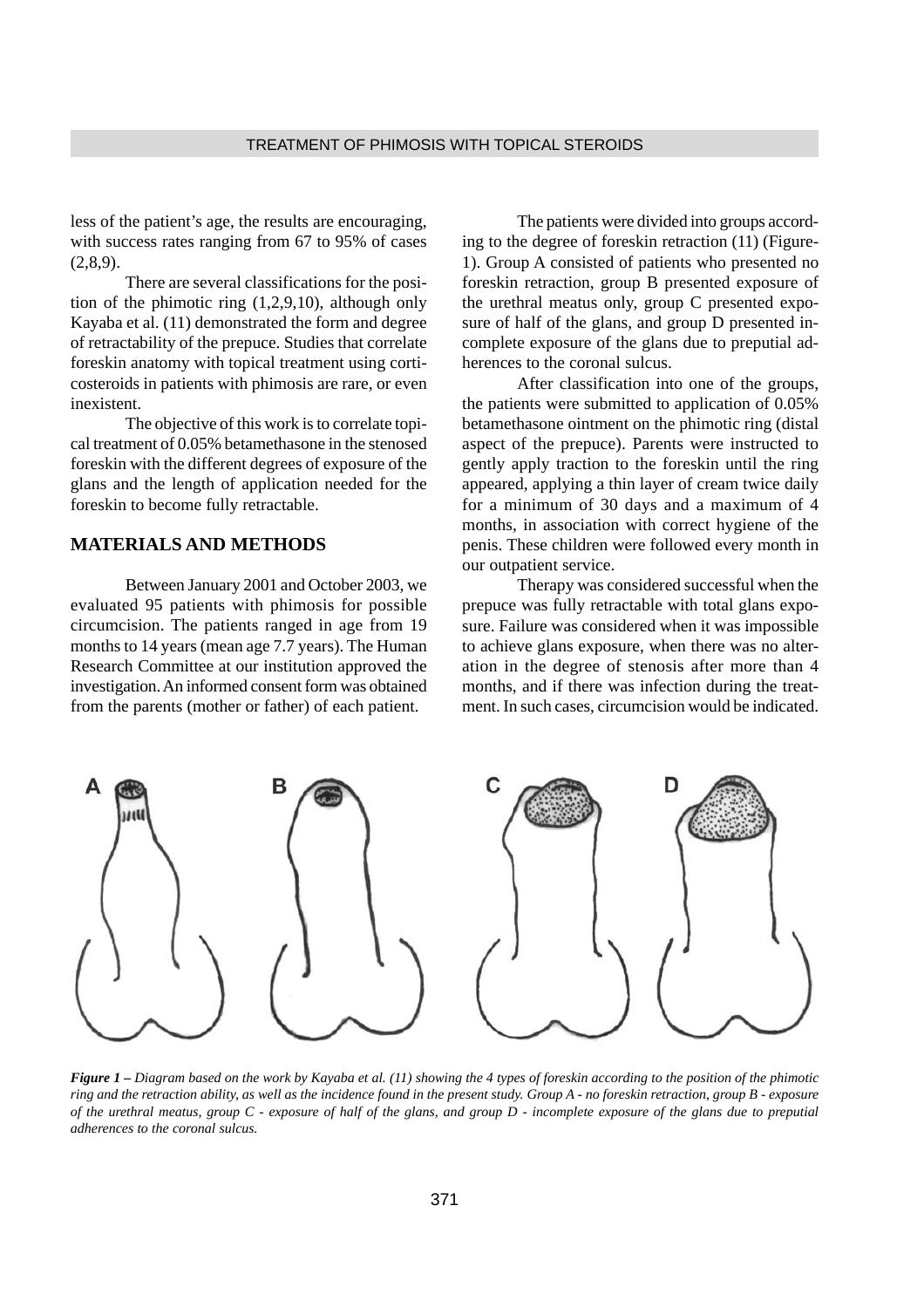For statistical analysis, we used the chisquared test.  $P < 0.05$  indicates statistically significant differences (12).

## **RESULTS**

The type of foreskin anatomy found in the 95 children is shown in Table-1. There was a predominance of group A (43 children - 45.2%) and group B (34 - 35.7%). Groups C (6 - 6.3%) and D (12 - 12.6%) presented a lower incidence. Of the 95 patients, 10 (10.52%) abandoned the treatment and 15 patients in groups C and D were excluded from the study because they were not strictly considered as having phimosis. Among the patients who abandoned treatment, one presented the foreskin anatomy of group A, 6 of group B and 3 of group D. Among the remaining 70 patients, only 4 patients (5.7%) in group A did not obtain adequate exposure of the glans after treatment.

Of the 66 patients (94.2%) who did obtain adequate exposure of the glans after treatment (fully retractable prepuce), 38 (57.5%) were in group A and 28 (42.5%) were in group B. The response to topical treatment for the groups studied in relation to the length of time the ointment was used is shown in Table-2.

*Table 1 – Incidence of the different types of foreskin anatomy found in the present study.*

| <b>Foreskin Anatomy</b> | <b>Patients</b> | $\frac{6}{9}$ |
|-------------------------|-----------------|---------------|
| Group A                 | 43              | 45.2          |
| Group B                 | 34              | 35.7          |
| Group C                 | 6               | 6.3           |
| Group D                 | 12              | 12.6          |
| Total                   | 95              | 100           |

In group A, 8 patients (21%) were  $\leq$  3 years old and 30 patients (79%) were  $>$  3 year old. Of the patients who responded to treatment in group A (38 of 42 patients - 90.4%), fully retractable foreskins were obtained in 19 patients (50%) after 1 month of treatment, in 5 patients (13.1%) after 2 months, in 9 patients (21.6%) after 3 months, and in 5 patients (13.5%) after 4 months.

In group B (28 patients), 4 patients (14.2%) were  $\leq$  3 years old and 24 patients (86%) were  $>$  3 year old. All patients in group B responded to treatment and fully retractable foreskins were obtained in 18 patients (64.2%) after 1 month, in 6 patients (21.4%) after 2 months, in 1 patient (3.5%) after 3 months, and in 3 patients (10.7%) after 4 months.

Independently of the group they were classified, 37 of the patients (56%) achieved glans exposure within 30 days of treatment. Only 8 patients (12.1%) required 4 months of treatment to obtain a fully retractable prepuce. No adverse side effects were observed from the topical betamethasone treatment. There was no statistically significant difference in satisfactory response to treatment over the course of the months between groups A and B.

#### **COMMENTS**

Physiological phimosis affects 96% of newborns and its incidence diminishes with age. At 3 years old, 10% of boys present phimosis and by the age of 14 years, this incidence decreases to 1% (13).

In Australia at the beginning of the 1990s, Kikiros et al. (10) attested to the efficacy of topical corticosteroids in the treatment of preputial stenosis. Since then, several authors have shown satisfactory results (67% to 95%) with the topical use of betamethasone, clobetasol, sodium diclofenac, 0.05% mometasone furoate and triamcinolone acetonide (8-10).

*Table 2 – Therapeutic success rate for groups A and B in relation to the length of time the ointment was applied.*

| <b>Groups</b> | Month 1    | Month 2      | Month 3      | Month 4     | Total      |
|---------------|------------|--------------|--------------|-------------|------------|
| A             | 19 (50%)   | $5(13.1\%)$  | $9(23.6\%)$  | $5(13.1\%)$ | 38 (57.6%) |
| B             | 18 (64.2%) | $6(21.4\%)$  | $1(3.5\%)$   | $3(10.7\%)$ | 28 (42.4%) |
| Total         | 37 (56%)   | $11(16.6\%)$ | $10(15.1\%)$ | $8(12.1\%)$ | 66 (100%)  |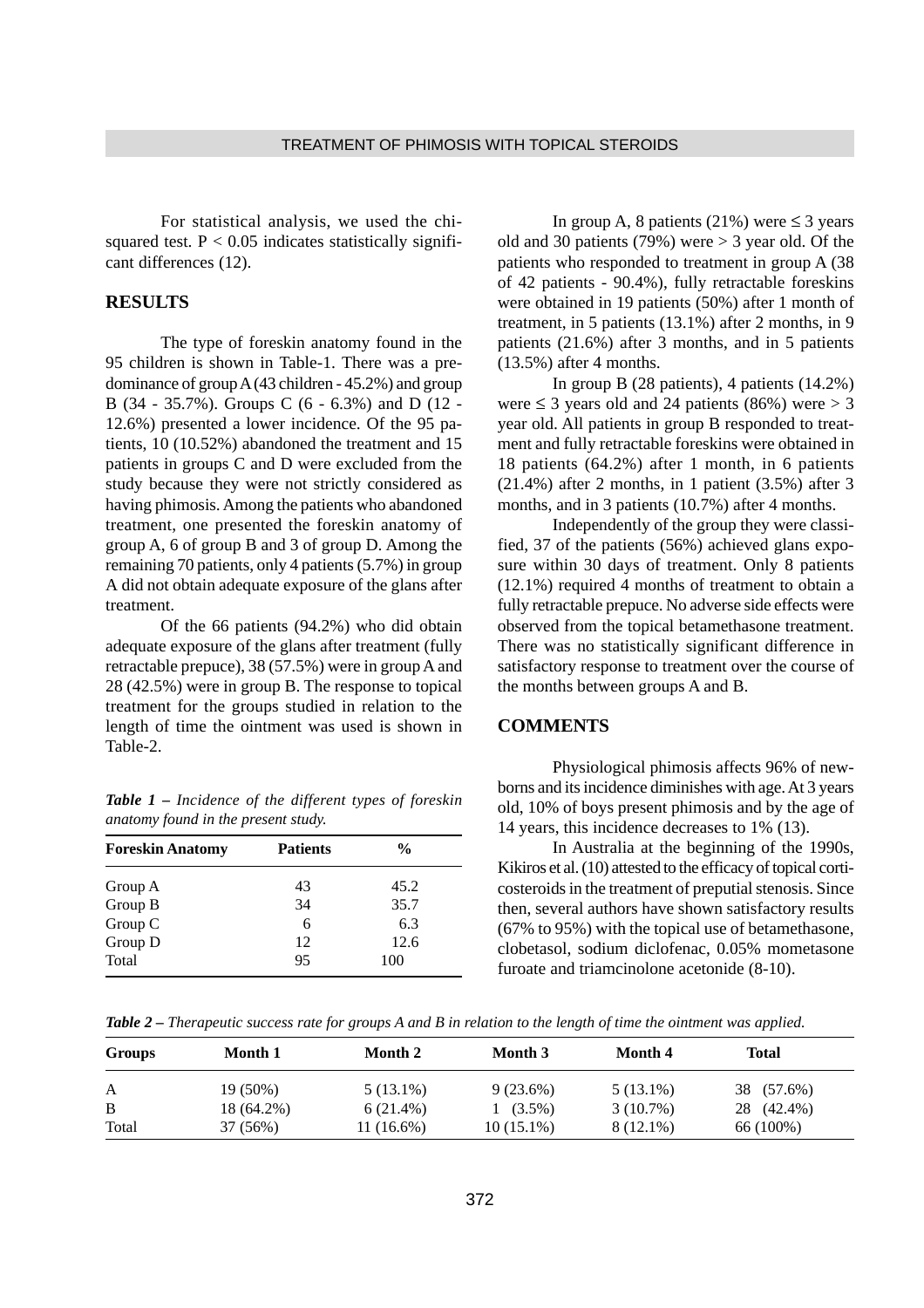Betamethasone is one of the steroids that present the best improvement rates (13,14), and this was the reason the drug was used in this study. Corticosteroids act by reducing the arachidonic and hydroxyeicosatetraenoic acids in proliferative inflammatory disease of the skin, thereby inhibiting prostaglandin release and increasing the activity of dismutase superoxide. Additionally, they have the potential to release antioxidants (13). Collateral effects may occur, such as the suppression of the hypothalamus-hypophysis-adrenal axis or cutaneous atrophy. However, the doses utilized in topical treatment of phimosis are not large enough to lead to these types of complications (1). In our study, we did not observe any adverse effects in our patients.

We obtained a success rate of 94.2% from the treatment with 0.05% betamethasone ointment, which is similar to what has been found in recent studies in the literature (1,2,13,15-18). All patients were advised to continue retracting the foreskin to maintain penile hygiene. We observed parent satisfaction when the decision to pursue conservative treatment was made. Topical treatment using corticosteroids has been shown to have low risk with an absence of side effects and good adherence to treatment when those responsible for the child have been well briefed.

Monthly follow-up for observation of the evolution of the phimotic ring has been shown to be fundamental in the assessment of the time at which the therapy utilized is having its effect, or whether it is ineffective. Therapy can be stopped at any time and surgery can then be indicated.

All 4 patients (5.7%) who showed no improvement after using the ointment and required a surgical procedure were in group A. Among the patients in group A who responded to topical treatment, 35% obtained the desired result only after 3 or 4 months of treatment. The patients without any foreskin retraction (group A) presented an approximately 10% chance of not benefiting from clinical treatment, even after a long period of ointment use, and such patients will require circumcision. In group B, 70% of the patients showed the desired result within the first two months of ointment application. These results are very significant at the time of indicating the treatment, especially for patients unable

to have foreskin retraction (group A), which was the most frequent situation among our patients (incidence of 45%). Patients with foreskin anatomy in groups B presented a high chance of obtaining the desired result with treatment duration of less than 60 days.

In conclusion, topical treatment of phimosis using 0.05% betamethasone ointment presented a success rate of 94.2%, regardless of the form and degree of foreskin retraction. Most previous reports have described one month of treatment; nevertheless, we found that the desired improvement might take several months of treatment.

#### **REFERENCES**

- 1. Orsola A, Caffaratti J, Garat JM: Conservative treatment of phimosis in children using a topical steroid. Urology. 2000; 56: 307-10.
- 2. Elmore JM, Baker LA, Snodgrass WT: Topical steroid therapy as an alternative to circumcision for phimosis in boys younger than 3 years. J Urol. 2002; 168: 1746-7; discussion 1747.
- 3. Chu CC, Chen KC, Diau GY: Topical steroid treatment of phimosis in boys. J Urol. 1999; 162: 861-3.
- 4. Ozkan S, Gurpinar T: A serious circumcision complication: penile shaft amputation and a new reattachment technique with a successful outcome. J Urol. 1997; 158: 1946-7.
- 5. Berdeu D, Sauze L, Ha-Vinh P, Blum-Boisgard C: Cost-effectiveness analysis of treatments for phimosis: a comparison of surgical and medicinal approaches and their economic effect. BJU Int. 2001; 87: 239-44.
- 6. Gulobovic Z, Milanovic D, Vukadinovic V, Rakie I, Perovic S: The conservative treatment of phimosis in boys. Br J Urol. 1996; 78: 786-8.
- 7. Wright JE: The treatment of childhood phimosis with topical steroid. Aust N Z J Surg. 1994; 64: 327-8. Erratum in: Aust N Z J Surg. 1995; 65: 698.
- 8. Jorgensen ET, Svensson A: The treatment of phimosis in boys, with a potent topical steroid (clobetasol propionate 0.05%) cream. Acta Derm Venereol. 1993; 73: 55-6.
- 9. Atilla MK, Dundaroz R, Odabas O, Ozturk H, Akin R, Gokcay E: A non-surgical approach to the treatment of phimosis: local non-steroidal anti-inflammatory ointment application. J Urol. 1997; 158: 196-7.
- 10. Kikiros CS, Beasley SW, Woodward AA. The response of phimosis to local steroid application. Pediatr Surg. Int. 1993; 8: 329-32.